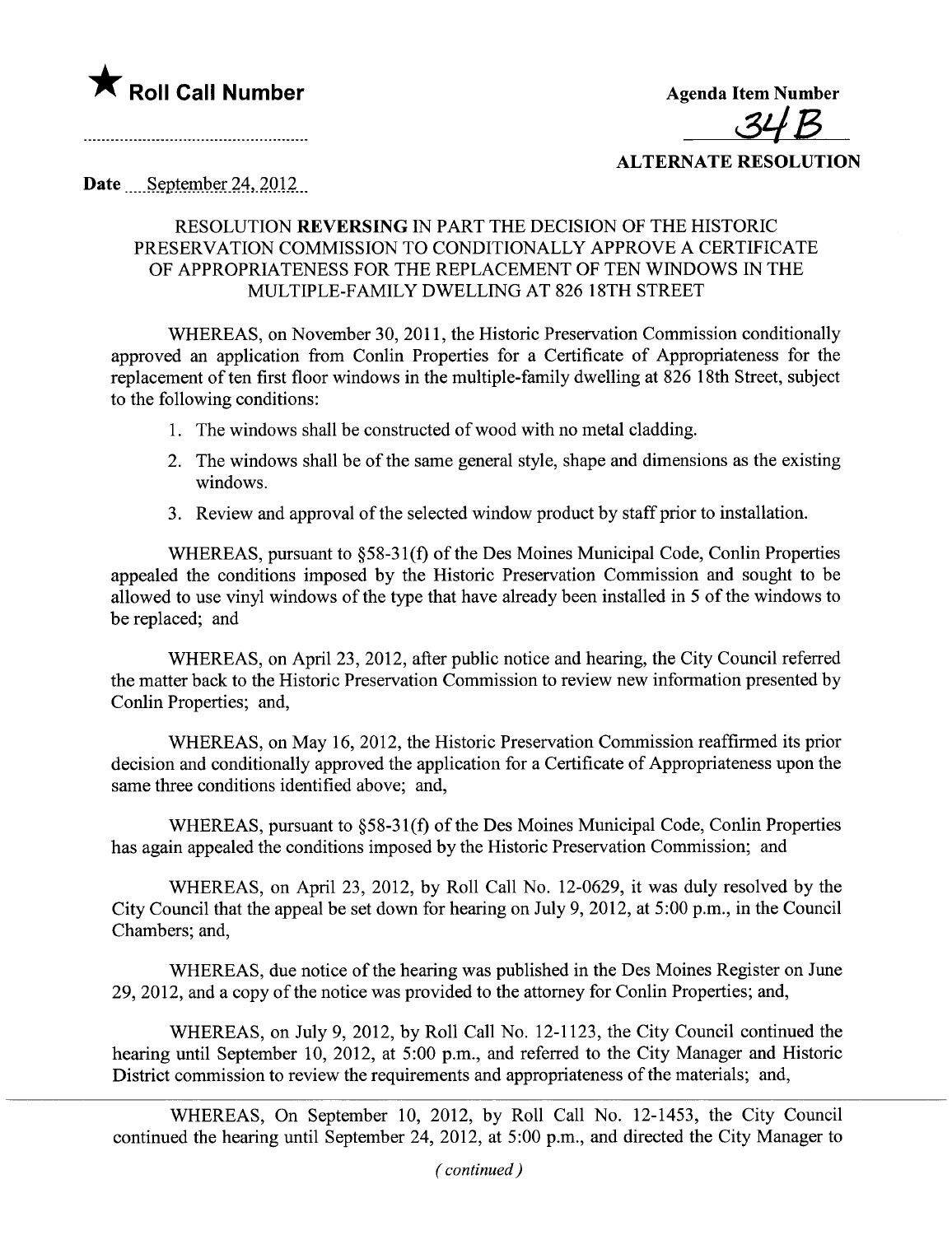

¿4ß

-2-

## Date September 24, 2012

report on the 10-year history of tax values in the Sherman Hill area; to work with Jack Porter to provide information on how vinyl windows are used across the country; and, to receive information from Mr. Conlin regarding wood-grain vinyl products; and,

WHEREAS, in accordance with the published notice, those interested in the issuance of the Certificate of Appropriateness, both for and against, have been given opportunity to be heard with respect thereto and have presented their views to the City Council; and,

WHEREAS, Section 303.34(3) of the Iowa Code and Section 58-31(f) of the Des Moines Municipal Code provide that on an appeal such as this, the City Council shall consider whether the Historic Preservation Commission has exercised its powers and followed the guidelines established by the law and ordinance, and whether the Commission's decision was patently arbitrary or capricious; NOW THEREFORE,

BE IT RESOLVED, by the City Council of the City of Des Moines, Iowa, as follows:

- 1. The public hearing on the appeal is hereby closed.
- 2. The portion of the decision of the Historic Preservation Commission requiring that the replacement windows satisfy the three conditions identified above is hereby reversed. A Certificate of Appropriateness is hereby granted for the replacement of the ten windows in the multiple-family dwelling with the vinyl windows, as more specifically described in the application.
- 3. The City Council hereby finds that the decision of the Historic Preservation Commission to require the replacement windows to satisfy the three conditions identified above was patently arbitrary or capricious for the following reasons:
	- a) The replacement of the windows in question was initiated by the applicant in response to a Section 8 Housing Inspection Summary Report issued by the Des Moines Municipal Housing Authority for an inspection of the property that occurred on September 7,2011. That report ordered the repair/replacement of portions of a number of the first floor windows.
	- b) The windows to be replaced are non-original windows that are located in an addition to the structure constructed sometime between 1920 and 1957, and do not have any historical, architectural or cultural value.
	- c) The original home was converted into a multiple-family dwelling and substantially altered sometime prior to 1957, and currently has steel siding.
	- d) Replacing the ten windows with wood windows would cost over \$12,000, nearly twice the \$6,275.74 cost of the more secure, energy efficient windows that Conlin Properties seeks to install.